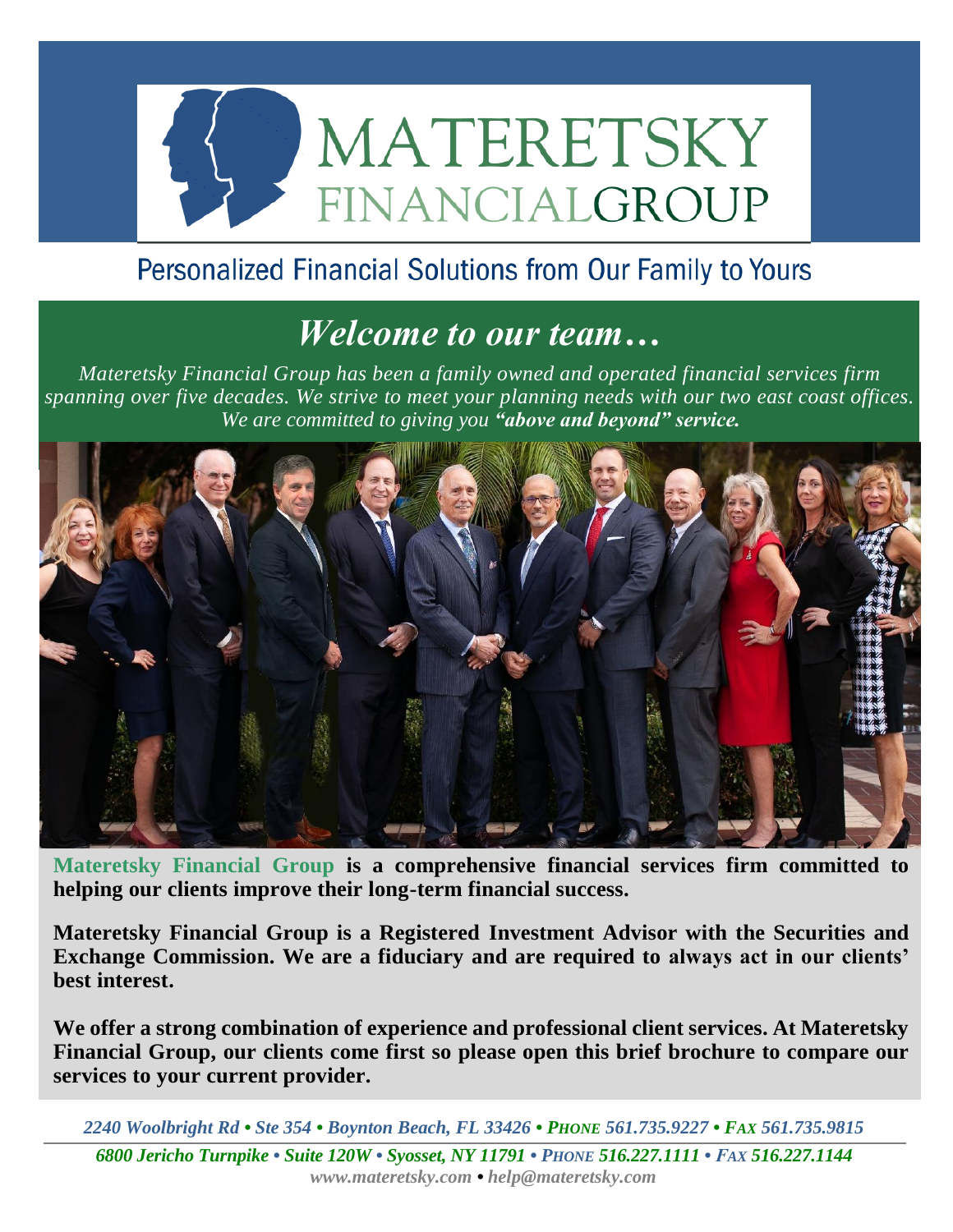## **Personalized** *Gold Medal Services* **"The New Standard in Wealth Management"**

## *At Materetsky Financial Group, clients come first!*

**O**ur approach to delivering comprehensive financial services always starts and ends with you, our clients. We begin this process by listening to you and discussing your lifestyles, goals, wishes, dreams and family situations. Through a consultative process we then learn the details of your financial picture so we can construct and deliver a customized plan along with your personal *Financial Action Checklist*. Our experienced team of professionals fully evaluates your situation to prepare personal solutions that integrate investment planning, tax reduction planning, retirement income and distribution planning, and family wealth planning.

We then schedule to meet with you on a regular basis to discuss and update your financial situation. We pride ourselves in our constant calendars of client services and regular client communications to keep you informed of economic news and appropriate tax law and estate planning rule updates. *As we said earlier, at Materetsky Financial Group clients come first!*

What does a family-owned financial services firm provide that you can't get elsewhere?

*Family care.* We care about the things you care about… it takes a family to care for a family. We strive to replace our clients' uncertainty with the confidence they need to live life to the fullest. It's what we do – from Our Family to Yours.

| Some of the other ways we may differ from other firms include: |                                                                                                                                                                                                      |  |
|----------------------------------------------------------------|------------------------------------------------------------------------------------------------------------------------------------------------------------------------------------------------------|--|
|                                                                | Our strong menu of <b>Gold Medal Services</b> which include a comprehensive<br>review of: your tax reduction strategies; estate plans; investment plans; retirement<br>plans; and, protection plans. |  |
|                                                                | Our frequent and regularly scheduled meetings with clients to update your specific<br>plans and discuss your personal situations.                                                                    |  |
|                                                                | Our strong and consistent calendar of high quality newsletters, tax reports, and other<br>reports and articles.                                                                                      |  |
|                                                                | Our frequent schedule of client educational and appreciation events.                                                                                                                                 |  |
|                                                                | personal service that features our best and most current<br>Our<br>ideas.<br>suggestions and solutions.                                                                                              |  |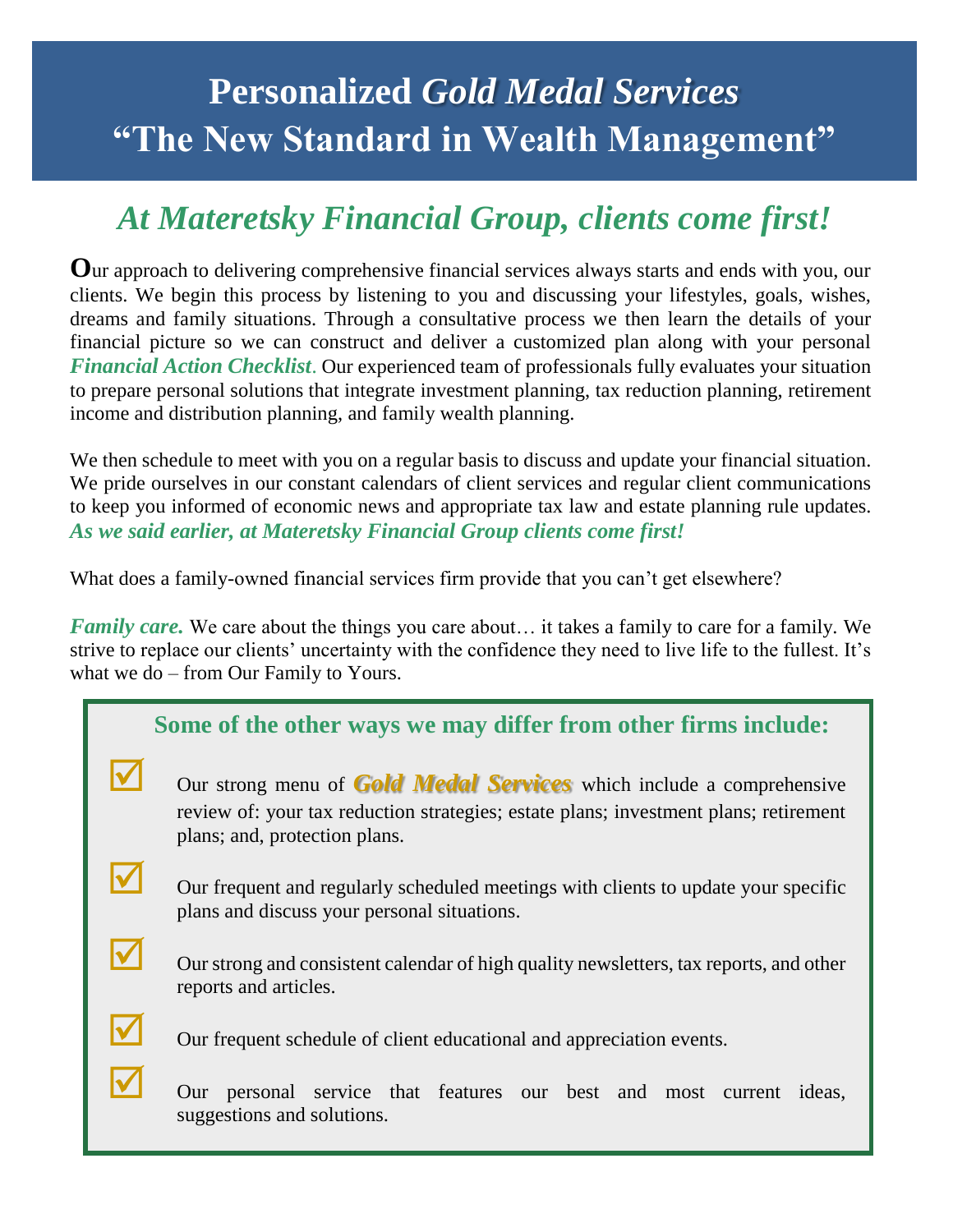

# **Compare our list of** *Gold Medal Services* **to the services you receive today.**

| Your<br>Current<br>Firm | $\ensuremath{\mathbf{MFG}}$ | <b>Investment "Watch Dog" Service</b>                                                                                                               |
|-------------------------|-----------------------------|-----------------------------------------------------------------------------------------------------------------------------------------------------|
| □                       | ☑                           | Reviewing your investments and designing a personalized portfolio appropriate to your needs                                                         |
|                         | ☑                           | Continual monitoring of your investments                                                                                                            |
|                         | ☑                           | Frequent meetings to: review, evaluate your investment performance, update your financial objectives and<br>if necessary, reallocate your portfolio |
|                         | ☑                           | Fiduciary Relationship Providing Fee-Only Independent Advice                                                                                        |
| □                       | ☑                           | <b>Quarterly Statements</b>                                                                                                                         |
|                         | ☑                           | Aggregation of all your accounts to simplify and reduce paperwork                                                                                   |
| П                       | ☑                           | Recommendations regarding allocations within your employer provided retirement plans such as $401(k)s$                                              |
|                         |                             | <b>Tax Reduction Planning</b>                                                                                                                       |
| П                       | M                           | Comprehensive review of your tax return to highlight opportunities to help maximize tax reduction                                                   |
|                         |                             | strategies<br>Quarterly review of your tax situation and planning to incorporate any new tax law changes                                            |
|                         | ☑<br>☑                      | Consultation with your tax preparer                                                                                                                 |
|                         | ☑                           | Recommendations of tax solutions including tax-advantaged investments                                                                               |
|                         | ☑                           | Staying up-to-date on and presenting new tax laws that can affect your situation                                                                    |
|                         |                             |                                                                                                                                                     |
|                         |                             | <b>Retirement Income &amp; Distribution Planning</b>                                                                                                |
| l I                     | ☑                           | Analysis of your income needs now and in the future                                                                                                 |
|                         | ☑                           | Continual development and implementation of recommendations to fund your income needs and help                                                      |
|                         | ☑                           | maintain a comfortable standard of living<br>Review the benefits of establishing an Inherited IRA                                                   |
| □                       | ☑                           | Recommendations regarding the best distribution strategy for your employer retirement plans & IRAs                                                  |
|                         | ☑                           | Analysis of the beneficiaries of your IRAs                                                                                                          |
| П                       | ☑                           | Review the possibilities of converting to a Roth IRA                                                                                                |
|                         |                             |                                                                                                                                                     |
|                         |                             | <b>Family Wealth Planning</b>                                                                                                                       |
|                         | ☑                           | Analysis of your current estate plan and concerns                                                                                                   |
|                         | ☑                           | Consultation with your attorney                                                                                                                     |
|                         | ☑                           | Assistance in transferring assets to your Living Trust or other trusts                                                                              |
|                         | ☑                           | Providing guidance with the appropriate and necessary steps in the event of the death of a loved one                                                |
| П                       | ☑                           | Review of beneficiary designations and asset titling                                                                                                |
|                         | ☑                           | Review of your long-term care needs.                                                                                                                |
|                         |                             | <b>Client Services &amp; Communications</b>                                                                                                         |
|                         | ⊠                           | Quarterly Newsletter to keep you apprised of the most current planning options                                                                      |
|                         | ☑                           | Quarterly, semi-annual or annual reviews                                                                                                            |
|                         | $\overline{M}$              | Special reports on how to belp reduce your taxes and other important topics                                                                         |

□ ■ ■ Special reports on how to help reduce your taxes and other important topics<br>□ ■ ■ Special Gold Medal Service Events (including client education and apprecia Special Gold Medal Service Events (including client education and appreciation events)